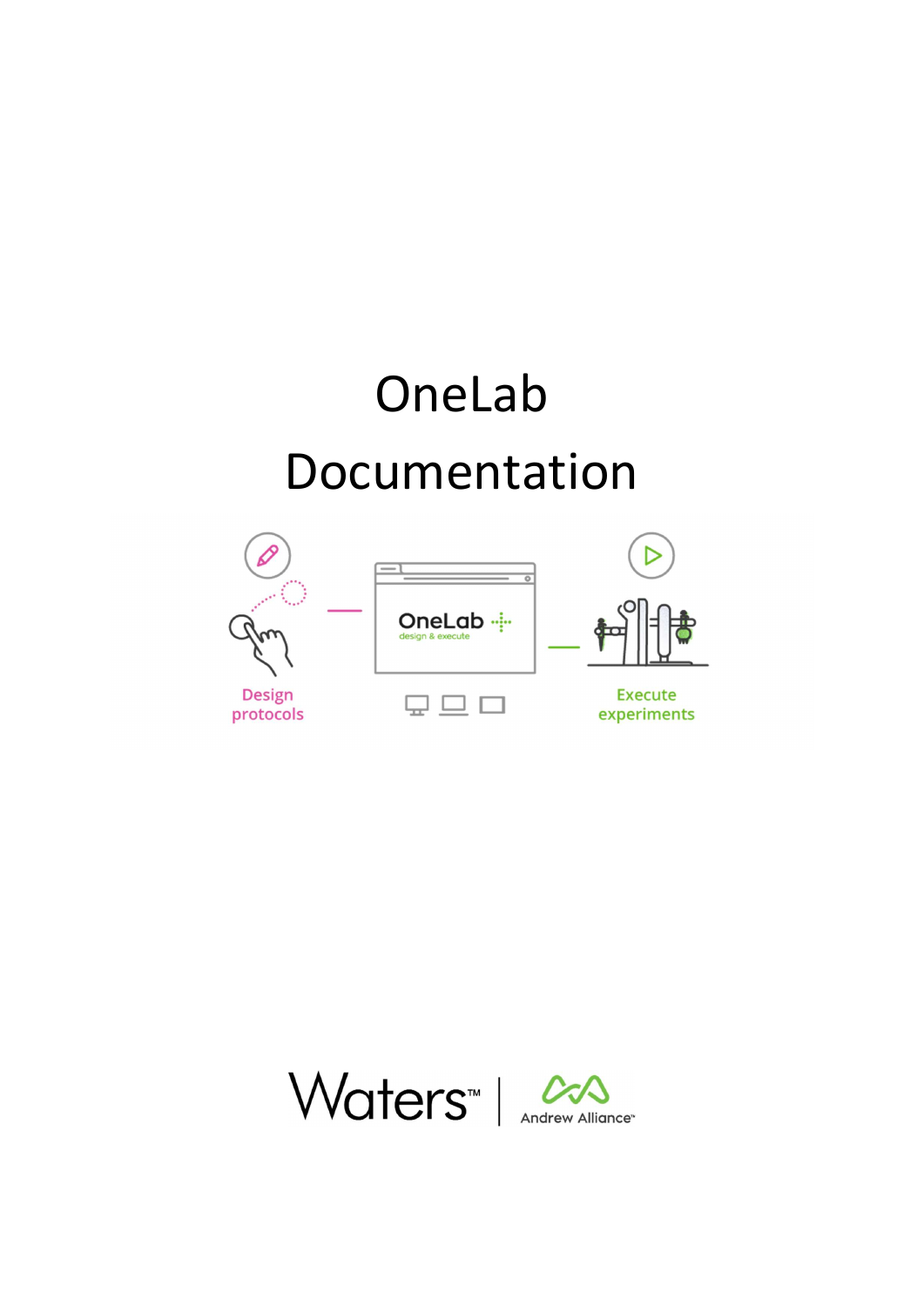| Version | Date       | Author         | Rationale                                                |
|---------|------------|----------------|----------------------------------------------------------|
|         | 03/24/2020 | A. Pegaz-Blanc | First version                                            |
| 2       | 04/07/2021 | A. Pegaz-Blanc | Update Enterprise deployment section<br>and requirements |
| 3       | 06/10/2021 | A. Pegaz-Blanc | Add data information and update<br>requirements          |
| 4       | 07/07/2021 | A. Pegaz-Blanc | Update Enterprise deployment section<br>and requirements |
| 5       | 12/14/2021 | A. Pegaz-Blanc | Update Enterprise deployment section<br>and requirements |
| 6       | 05/10/2022 | A. Pegaz-Blanc | Update network requirements                              |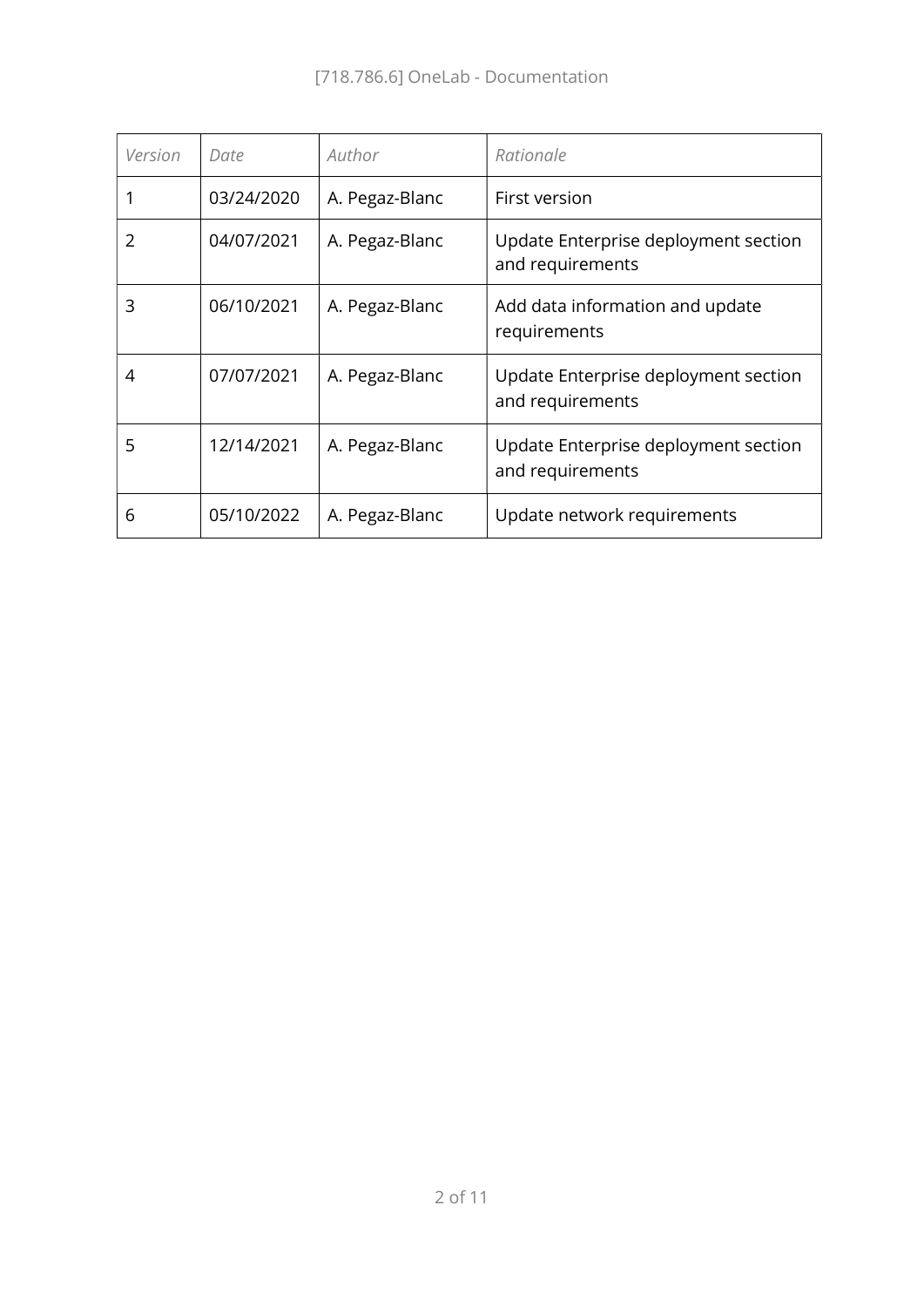| 1 <sub>1</sub> |      |
|----------------|------|
|                |      |
|                |      |
| 2.             |      |
|                | 2.1. |
|                |      |
|                |      |
|                |      |
|                |      |
|                |      |
|                | 2.2. |
|                |      |
|                |      |
|                |      |
|                |      |
|                | 2.3. |
|                |      |
|                |      |
|                |      |
|                |      |
|                |      |
| 3.             |      |
| 4.             |      |
| 5.             |      |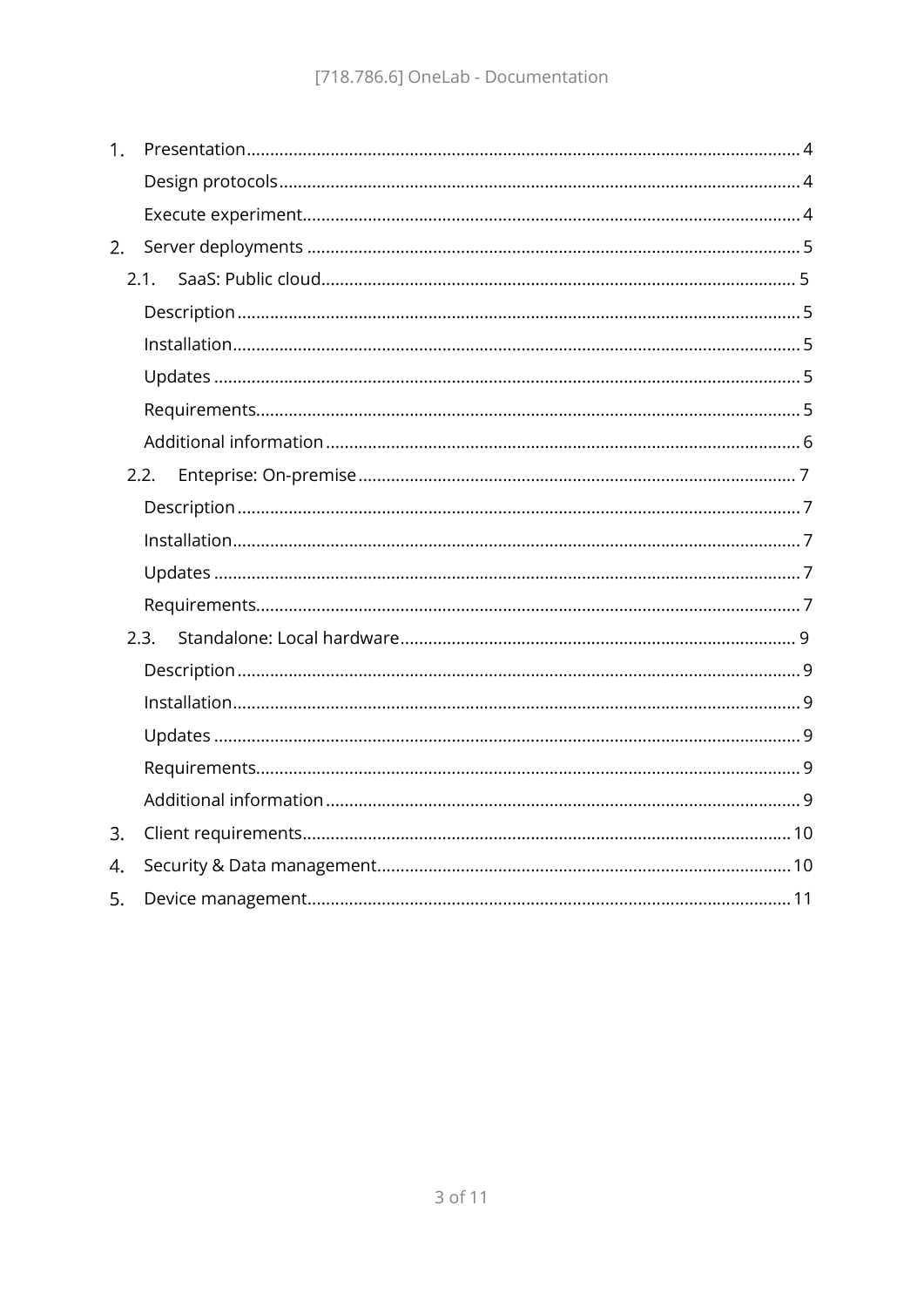#### Presentation  $1<sup>1</sup>$

A unique browser-based software environment enabling researchers to design, and share, their own protocols, through a highly intuitive graphical interface that can then be executed step-by-step, from any PC or tablet.

#### Design protocols

- Intuitive graphical drag-and- drop design interface.
- Eliminate error-prone calculations for serial dilutions and concentration normalizations.
- Accelerate collaboration and training by easily sharing protocols with other researchers.

| ÷                           | Aliquot to uPCR plate - FINAL<br>$D$ $I$ | $m = m$                              |                          |   | <b>STEPS</b>                                                           | LABARAT INFO                |               |  |
|-----------------------------|------------------------------------------|--------------------------------------|--------------------------|---|------------------------------------------------------------------------|-----------------------------|---------------|--|
| <b>D</b> Primiuma PLEVA 736 |                                          |                                      |                          |   |                                                                        |                             |               |  |
| ∕                           |                                          |                                      |                          |   | C 6 furt                                                               |                             |               |  |
| ۰<br>CS.                    | Naplestherd Cra Mat                      | <b>Russianistical Englisher 2</b>    | 4.5 et sone car recruite | x | 1. Draperse 10 pt.<br>from Shed, tube #2<br>to famplate plate, well At |                             | 1             |  |
| Actions<br>G<br>__          | 50 mil. Fullet<br>32 mil. bufur #2       | STACKARRY Tube A.                    | act renauto cor          |   |                                                                        | @ 2.6st transmitturance her | $\rightarrow$ |  |
|                             | fixed time cutter plan                   | -----------<br><b>Sematian atala</b> | <b>Std and plate</b>     |   |                                                                        |                             |               |  |
| <b>STATE</b>                |                                          |                                      |                          |   |                                                                        | 22 paymage, 100 ture        |               |  |

#### Execute experiment

- Ensure correct manual execution of protocols, with your current set-up.
- Guarantee reproducibility with secure communication of protocols to OneLab compatible device(s).
- Connectivity with Andrew+ and Pipette+, or any other connected device, enabling researchers to achieve the highest levels of repeatability and productivity, with the added advantage of full traceability.



OneLab is free-to-use on onelab.andrewalliance.com but can also be deployed privately according to your needs (Enterprise or Standalone deployment)

More information on the website: https://www.andrewalliance.com/laboratorysoftware/ and on the Help Center: https://help.andrewalliance.com/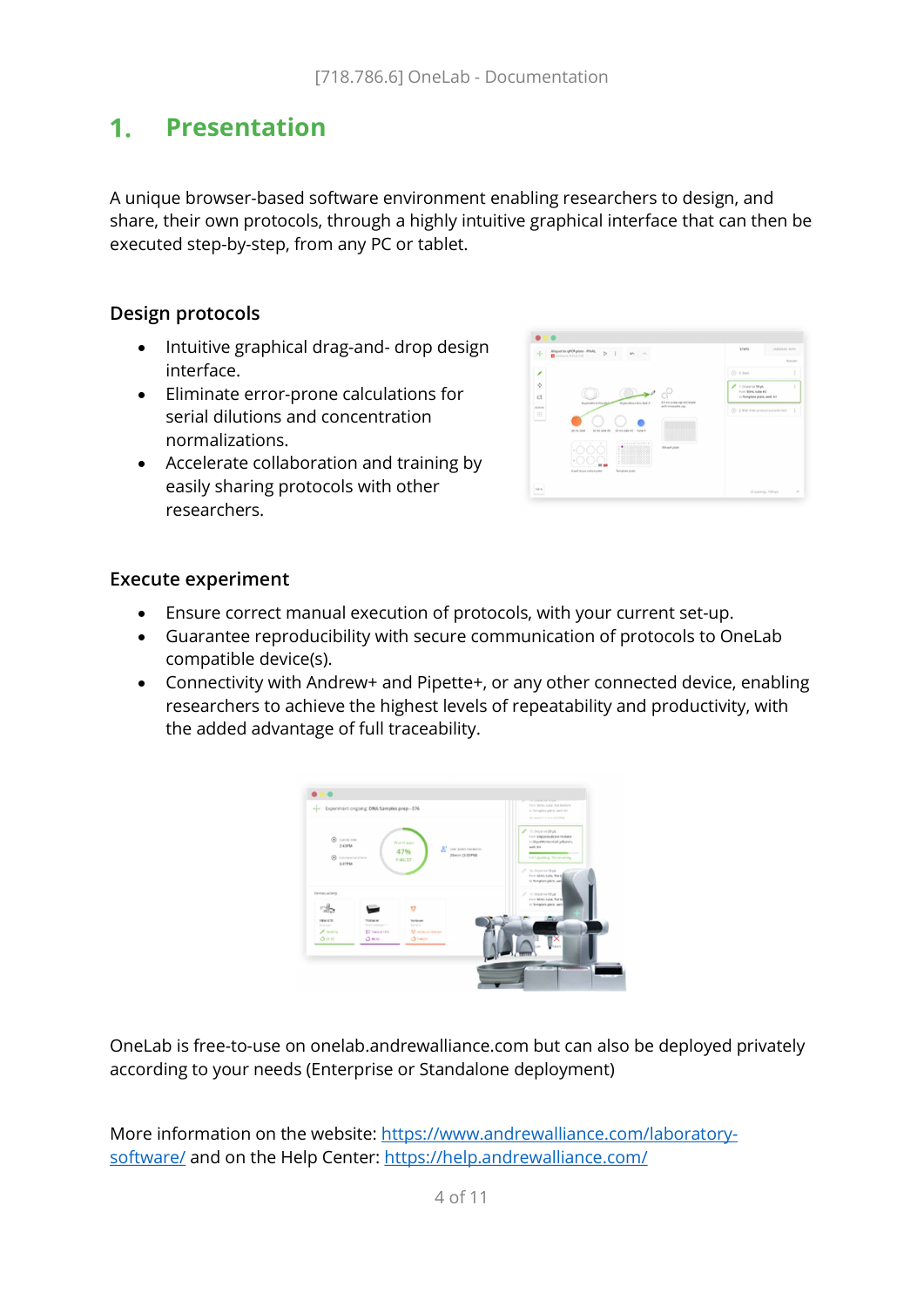#### Server deployments  $2.$

## 2.1. SaaS: Public cloud

#### Description

OneLab is deployed as a multi-tenant SaaS (Software-as-a-Service) application, on an AWS Amazon server, public and free-to-use.

OneLab is maintained and supported by Andrew Alliance.

#### Installation

No installation. The server is already up and running on https://onelab.andrewalliance.com

#### Updates

OneLab is automatically updated with every new version (major and minor).

Before each update, the users will be notified through Intercom at least one week in advance.

The release notes are available on the Help Center: https://help.andrewalliance.com/

#### Requirements

OneLab instance must be reachable by the connected devices and by the user's computers according to the following requirements:

| <b>Service</b>   | <b>Source</b> | <b>Destination</b>                      | <b>Port</b> | <b>Type</b>  | <b>Protocol</b> | <b>Direction</b> |
|------------------|---------------|-----------------------------------------|-------------|--------------|-----------------|------------------|
| OneLab           | User's PC     | onelab.andrewalliance.com (52.72.22.49) | 443         | <b>HTTPS</b> | <b>TCP</b>      | Outbound         |
| HelpCenter       | User's PC     | help.andrewalliance.com (52.72.22.49)   | 443         | <b>HTTPS</b> | <b>TCP</b>      | Outbound         |
|                  | User's PC     | *.gstatic.com                           | 443         | <b>HTTPS</b> | <b>TCP</b>      | Outbound         |
| <b>reCAPTCHA</b> | User's PC     | *.recaptcha.net                         | 443         | <b>HTTPS</b> | <b>TCP</b>      | Outhound         |
| Intercom         | User's PC     | *.intercom.io                           | 443         | <b>HTTPS</b> | <b>TCP</b>      | Outbound         |
|                  | User's PC     | *.intercomcdn.com                       | 443         | <b>HTTPS</b> | <b>TCP</b>      | Outbound         |
|                  | User's PC     | static.intercomassets.com               | 443         | <b>HTTPS</b> | <b>TCP</b>      | Outbound         |

Between OneLab SaaS and User's computers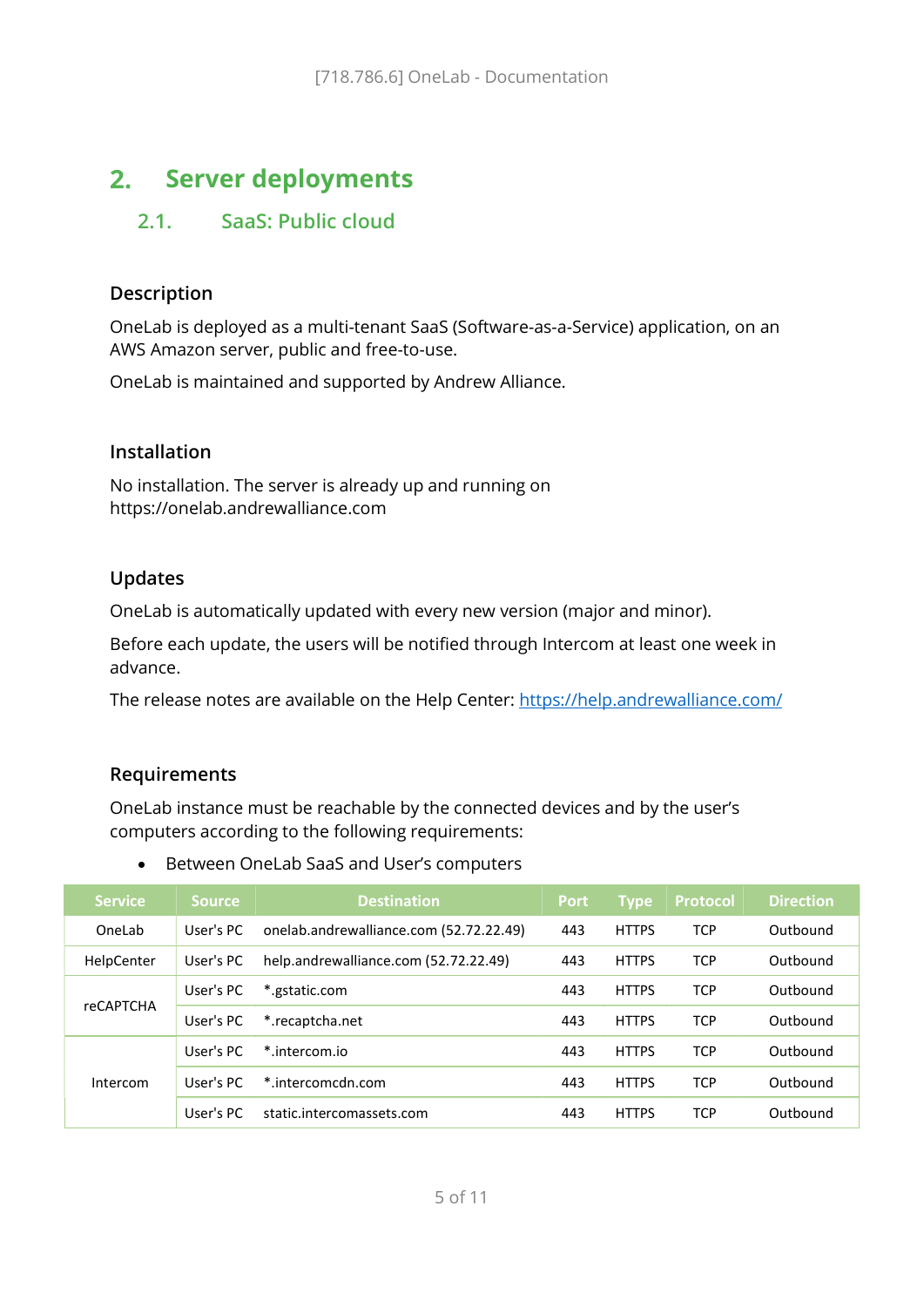#### • Between OneLab SaaS and connected devices:

| <b>Service</b> | <b>Source</b> | <b>Destination</b>                      |      |              | <b>Port Type Protocol</b> | <b>Direction</b> |
|----------------|---------------|-----------------------------------------|------|--------------|---------------------------|------------------|
| OneLab         | Device        | onelab.andrewalliance.com (52.72.22.49) | 5671 | AMOPS        | <b>TCP</b>                | Bidirectional*   |
|                | Device        | onelab.andrewalliance.com (52.72.22.49) | 443  | <b>HTTPS</b> | TCP                       | Outbound         |

\* The data exchange is bidirectional (inbound and outbound traffics) but the communication with OneLab server is always started by the device (outbound connection).

#### Additional information

- OneLab SaaS is always up-to-date, which may require the upgrade of the connected device firmware
- Multi-tenant and shared platform (even if the data are properly isolated and segregated in the database)
- No custom integration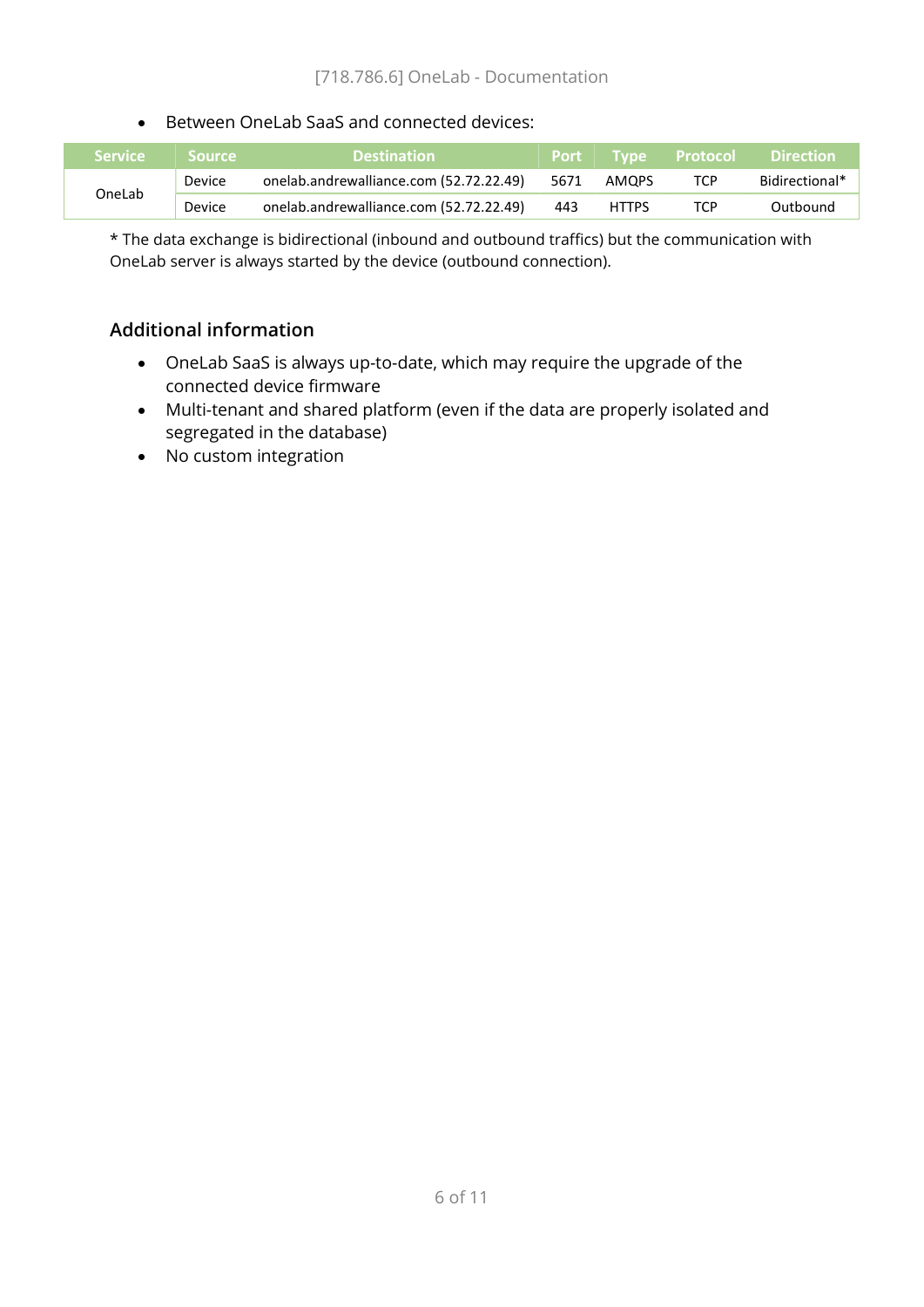### 2.2. Enteprise: On-premise

#### Description

OneLab Enterprise deployment is a private on-premise deployment on a cloud or private server, allowing an access for only specific users and connectivity with external services to process your data.

OneLab is maintained and supported by the customer.

#### Installation

OneLab is installed on your private server by your IT team with the Andrew Alliance support.

Andrew Alliance provides resources, release notes and assistance if needed.

#### Updates

You will be notified for every new version (major and minor), and you have full control on the OneLab updates. We let you decide if you want to update (or not) according to your needs and your internal processes.

Andrew Alliance provides resources, release notes and assistance if needed.

#### Requirements

- Supported distributions:
	- o Ubuntu 16.04, 18.04 or 20.04
	- o CentOS 7 or 8
	- o RedHat 7 or 8
	- o Debian 10
	- o Fedora 33 or 34
- Minimal technical requirements
	- $\circ$  Min. 8 GB of RAM (depends on the # of users and the scalability policy)
	- $\circ$  Min. 64 GB of hard drive space (depends on the # of users and the scalability policy)
- Pre-installed dependencies/tools requirements
	- o Docker CE (min. 20.10.0) & docker-compose
		- https://docs.docker.com/engine/install/ubuntu/)
	- o Ansible (min. 2.9.6)
		- **Installing Ansible Ansible Documentation**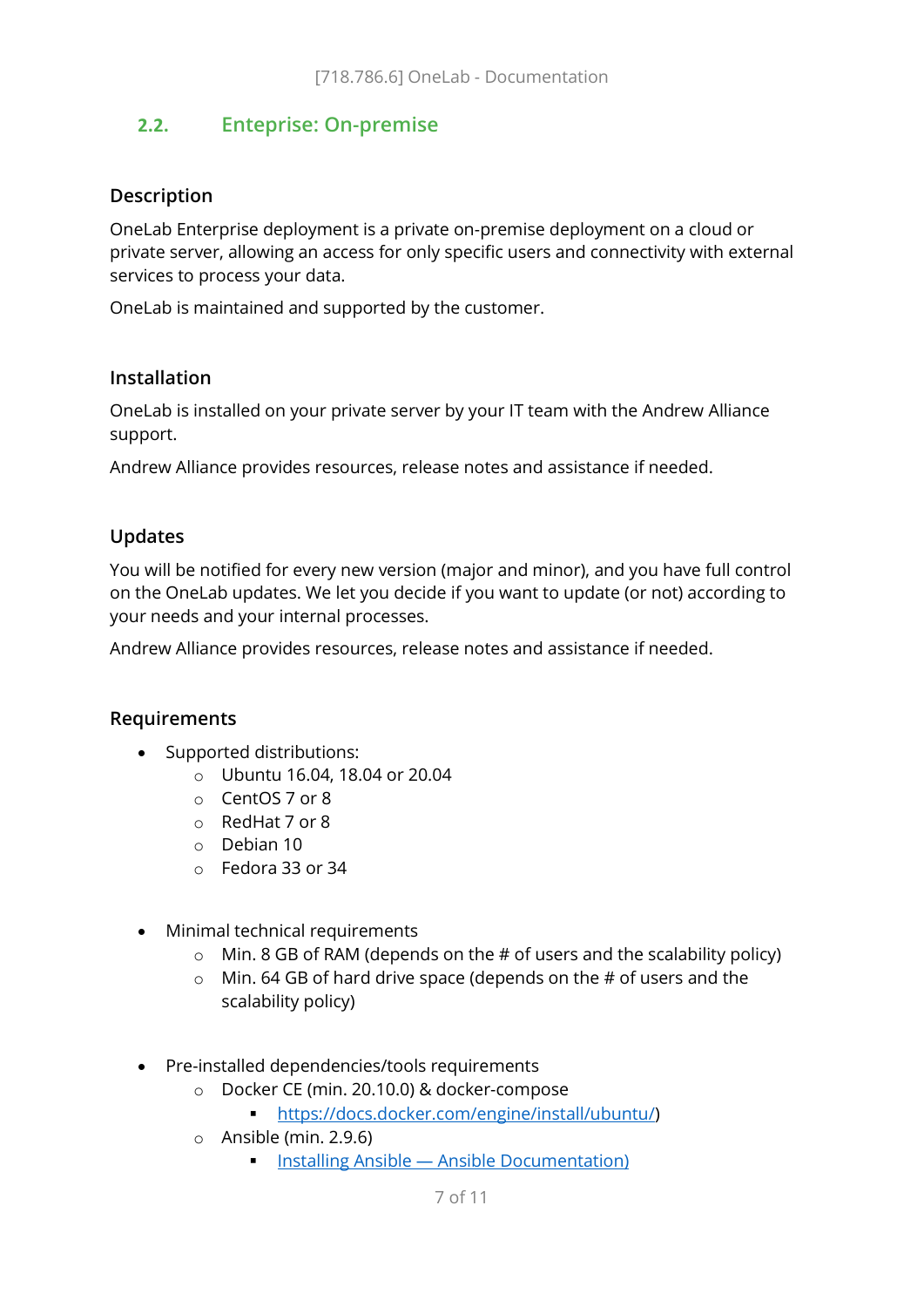- Resources
	- o Public or Internal DNS domain (required for HTTPS configuration)
	- o SSL certificates (required for HTTPS configuration)
		- Public .crt, private .key and fullchain.pem files
	- o SMTP server access (optional, only if you want email notifications)
	- o reCAPTCHA account (optional, only if you want to enable external registration)

OneLab instance must be reachable by the connected devices and by the user's computers according to the following requirements:

| <b>Service</b>         | <b>Source</b> | <b>Destination</b>                    | <b>Port</b> | <b>Type</b>  | <b>Protocol</b> | <b>Direction</b> |
|------------------------|---------------|---------------------------------------|-------------|--------------|-----------------|------------------|
| OneLab                 | User's PC     | Private OneLab server DNS/IP          | 443         | <b>HTTPS</b> | <b>TCP</b>      | Outbound         |
| HelpCenter             | User's PC     | help.andrewalliance.com (52.72.22.49) | 443         | <b>HTTPS</b> | <b>TCP</b>      | Outhound         |
| <b>reCAPTCHA</b>       | User's PC     | *.gstatic.com                         | 443         | <b>HTTPS</b> | <b>TCP</b>      | Outbound         |
| (optional)             | User's PC     | *.recaptcha.net                       | 443         | <b>HTTPS</b> | <b>TCP</b>      | Outbound         |
|                        | User's PC     | *.intercom.io                         | 443         | <b>HTTPS</b> | <b>TCP</b>      | Outbound         |
| Intercom<br>(optional) | User's PC     | *.intercomcdn.com                     | 443         | <b>HTTPS</b> | <b>TCP</b>      | Outbound         |
|                        | User's PC     | static.intercomassets.com             | 443         | <b>HTTPS</b> | TCP             | Outbound         |

• Between OneLab server and User's computers

#### • Between Onel ab server and connected devices:

| Service | Source        | <b>Destination</b>           | Port | <b>Type</b>  | <b>Protocol</b> | <b>Direction</b> |
|---------|---------------|------------------------------|------|--------------|-----------------|------------------|
| OneLab  | <b>Device</b> | Private OneLab server DNS/IP | 5671 | AMOPS        | TCP             | Bidirectionnal*  |
|         | Device        | Private OneLab server DNS/IP | 443  | <b>HTTPS</b> | TCP             | Outbound         |

\* The data exchange is bidirectional (inbound and outbound traffics) but the communication with OneLab server is always started by the device (outbound connection).

OneLab server should also be allowed to communicate with the external OneLab repository to get the latest versions and resources in case of update.

The restriction could only be allowed for the updates.

• Between Onel ab server and Internet:

| <b>Service</b>       | <b>Source</b> | <b>Destination</b>     | <b>Port</b> | <b>Tvpe</b>  | <b>Protocol</b> | <b>Direction</b> |
|----------------------|---------------|------------------------|-------------|--------------|-----------------|------------------|
| OneLab<br>Repository | OneLab        | hub.andrewalliance.com | 443         | <b>HTTPS</b> | TCP             | Outbound         |
| Docker<br>Repository | OneLab        | hub.docker.com         | 443         | <b>HTTPS</b> | TCP             | Outbound         |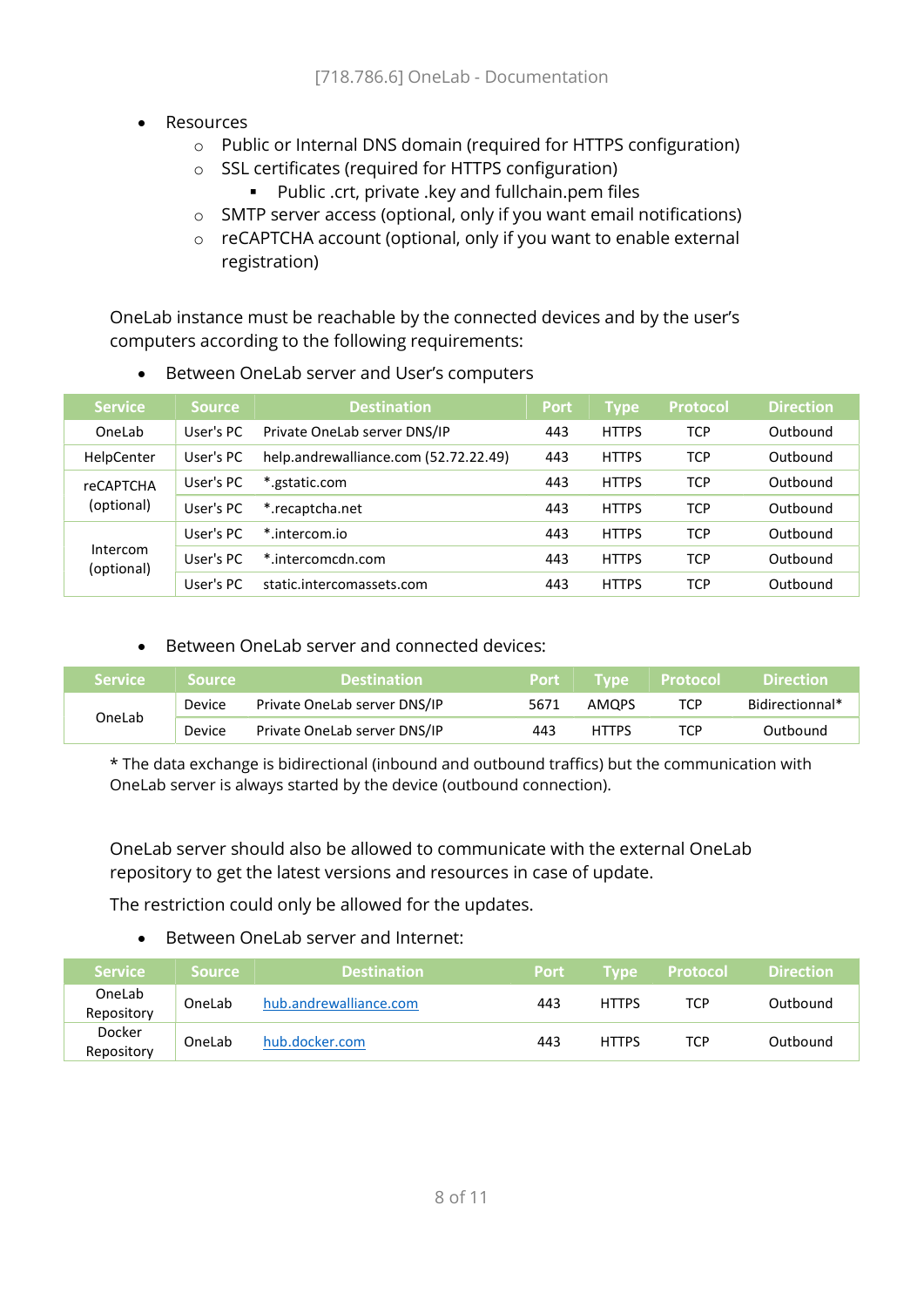## 2.3. Standalone: Local hardware

#### Description

The deployment of OneLab is delivered on a physical server provided with Wi-fi APN and Ethernet connectivity for connected devices.

This deployment of OneLab allows having:

- A single user (administrator)
- Up to 5 connected devices

#### Installation

No installation is required. OneLab is already up and running on the hardware.

#### Updates

No automatic update. The system can be updated with a fee by shipping it to our repair center.

#### Requirements

 OneLab Standalone may require an Ethernet switch in case more than 1 devices must be connected to the server using Ethernet connection.

#### Additional information

- HTTP communication only
- No real-time support chat with Andrew Alliance team (Intercom)
- The version of OneLab is frozen: updates are possible with an extra fee
- Single OneLab user (administrator)
- Maximum number of connected devices: 5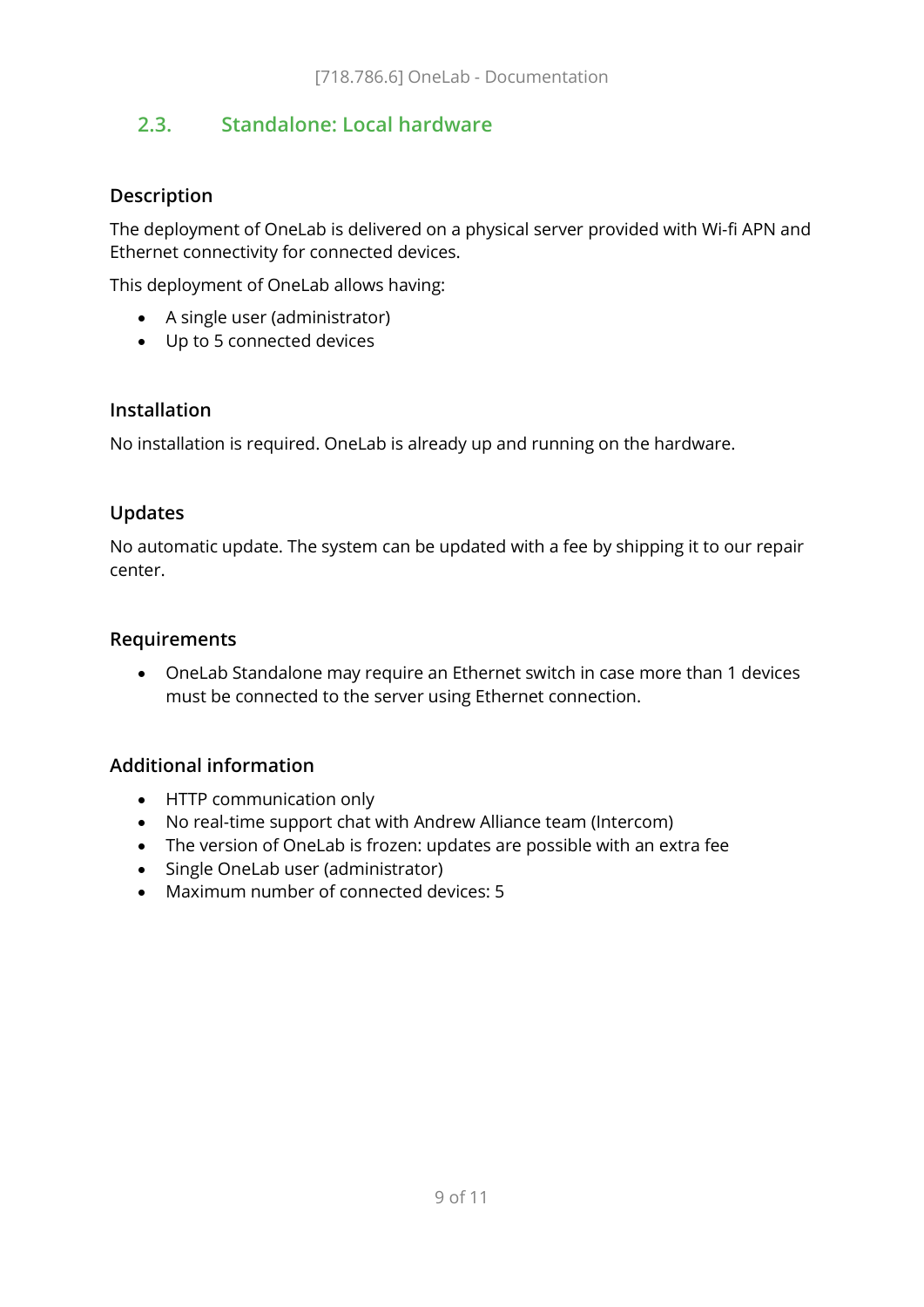# 3. Client requirements

OneLab is a web-based app and accessible from any modern web browser.

The supported browsers are:

- Chrome (v77 or newer)
- Firefox (v65 or newer)
- Edge (v44 or newer, but v80 or newer are recommended)
- Safari (v13 or newer)

OneLab is optimized for a minimal resolution of 1280px x 720px.

#### $\mathbf{4}$ Security & Data management

OneLab is a connected software environment ensuring security of your lab protocols through secure user identification and access control.

All data exchanges are secure using SSL/TLS encryption (RSA 512 & 256).

OneLab stores data in a consistent way for future analysis, traceability, and data validation. Sensitive data are also encrypted in database.

User information which are stored by OneLab:

- Full name
- Work email
- Encrypted password
- IP and User agent for each session
- Login and logout activities

OneLab stores data related to:

- Configuration information: devices, labware, dominos, reagents, licenses,...
- Protocols describing the actions in the methods.
- Experiment reports documenting an execution of a defined protocol: sample names and IDs, sample tracking, dilution calculations, review and approval signatures.